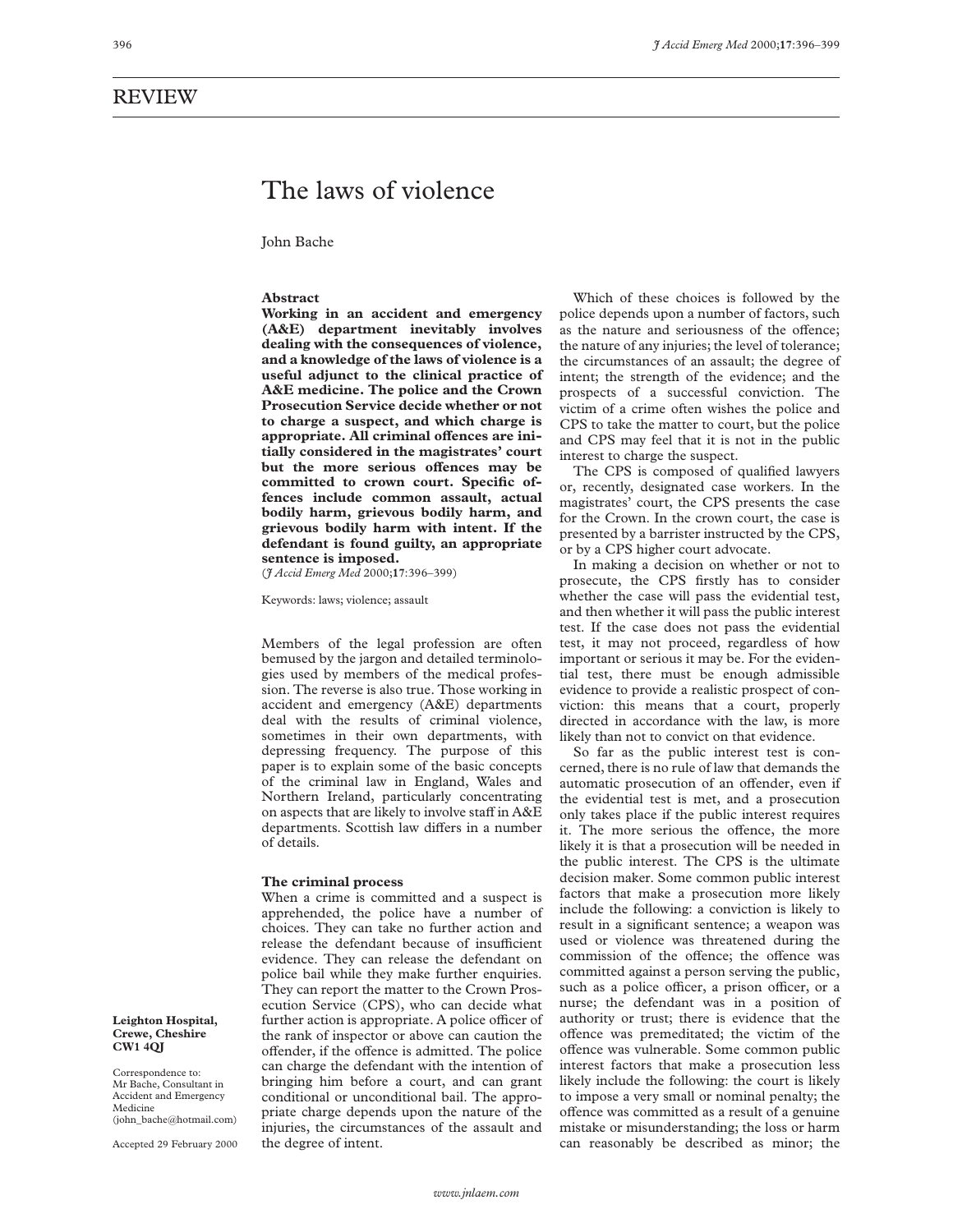

*Figure 1 Progress of a case through the criminal justice system.*

defendant has put right the loss or harm that was caused.

The burden of proof required in a criminal court is "beyond all reasonable doubt", in contradistinction to "on the balance of probabilities", which is the burden of proof required in a civil court.

[If the police and CPS decide not to proceed, a private prosecution is possible: the aggrieved party pursues the matter himself. Private prosecutions can be extremely expensive and are very rarely used.]

All criminal offences that are taken to court are initially dealt with by the magistrates (justices of the peace). These are usually lay men and women who have some judicial training but depend upon the clerk of the court, who is legally qualified, for advice on points of law. There are also a number of stipendiary magistrates, who are professional lawyers.

Criminal offences are divisible into three groups: summary only (the relatively minor offences, which are triable only in the magistrates' court); indictable only (the most serious offences, which are triable only by a judge and jury in the crown court); and either way offences (those of intermediate seriousness, which can be tried either in the magistrates' court or in the crown court) (fig 1).

If the case is to be heard in the magistrates' court, the defendant is asked whether they plead guilty or not guilty. If there is a plea of guilty, the magistrates will sentence the defendant, possibly after adjourning the case while a pre-sentence report (PSR) is prepared. If there is a plea of not guilty, the matter is adjourned for trial in the magistrates' court, before three lay magistrates, or a stipendiary magistrate sitting alone. If the defendant is found guilty, the magistrates will proceed to sentence the defendant, again possibly adjourning the case for a PSR.

Very serious offences, such as murder and attempted murder, are indictable only. The magistrates will decide whether there is a case to answer and, if there is, they will then commit the defendant to the crown court.

Defendants charged with indictable offences and either way offences that are to be dealt with in the crown court are asked in the crown court whether they plead guilty or not guilty. If they plead guilty, the judge will proceed to sentence. If they plead not guilty, a trial is held before a judge and jury. If the jury find the defendant guilty, the judge will pass sentence. Whether or not the judge requires a PSR before passing sentence depends upon the seriousness of the charge and the likely sentence.

When the trial is in the magistrates' court, the magistrates will not be aware of any of the defendant's previous convictions unless and until the defendant is found guilty, when the magistrates will be provided with a record of previous convictions before proceeding to sentence. In the crown court, the judge will be aware of previous convictions but the jury will not normally be aware of previous convictions, unless the judge gives leave for cross examination on previous convictions. In the case of the magistrates' court, the magistrates may find it necessary to refer the case to the judge in the crown court for sentence, if they consider their powers of sentence are insufficient, once they become aware of the previous convictions of the defendant.

Victims of a crime and, indeed, other witnesses may be understandably apprehensive of giving evidence in court. Staff of the victim support scheme are trained in counselling and will assist victims, including accompanying them to court and explaining court procedure to them if necessary. The witness liaison service is operated by the police but run by civilians: if witnesses are required in a trial, the witness liaison service will contact them, explain what is required, check availability, arrange suitable dates, expense claim forms, etc; they liaise between the police and the CPS.

## **Specific offences**

As mentioned above, criminal offences are divisible into three groups: summary only offences, either way offences, and indictable only offences. Certain offences may be particularly relevant to those working in A&E departments.

*Summary only offences* include assaulting a police officer in the execution of his duty; common assault (section 39); disorderly conduct,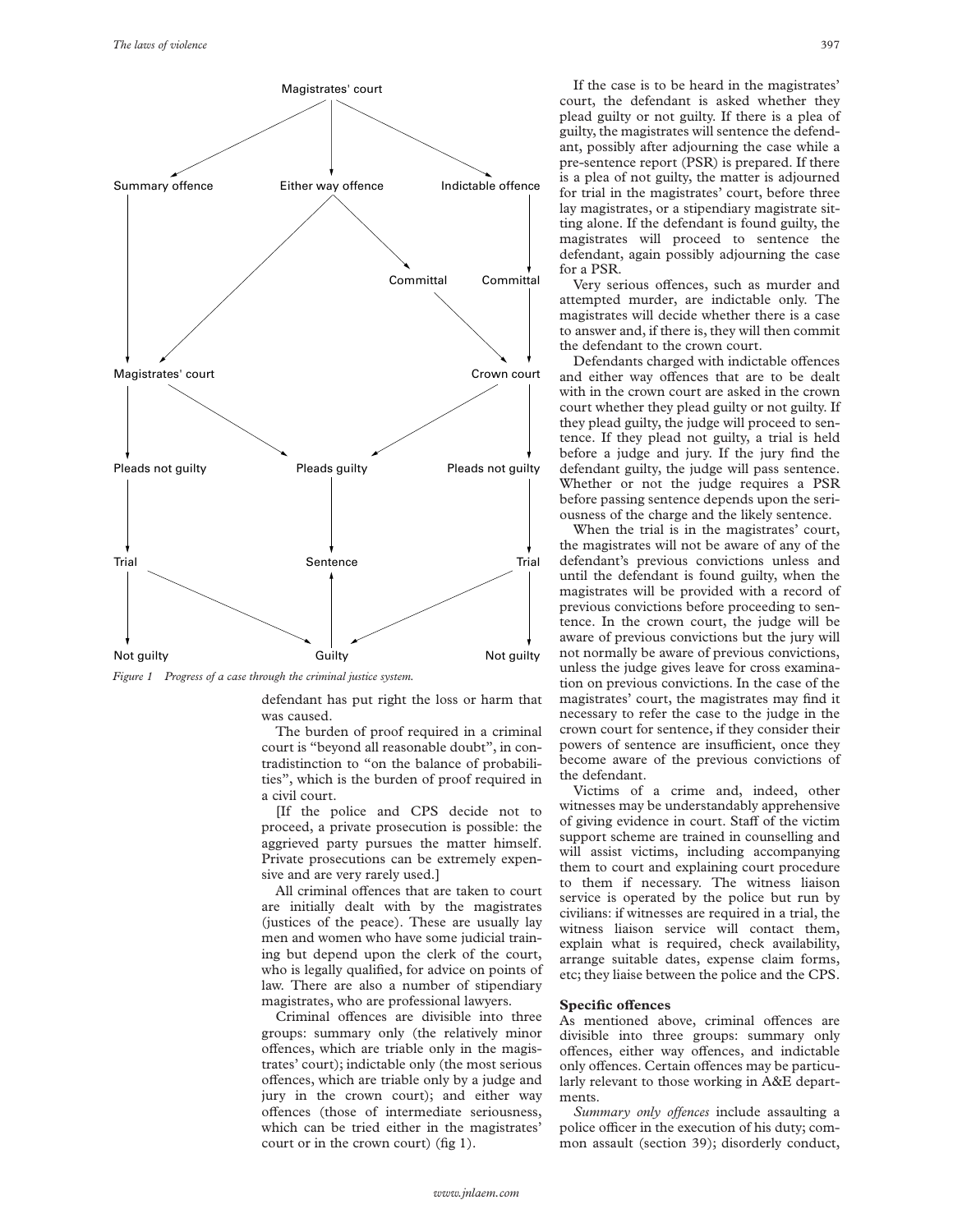likely to cause harassment, alarm or distress; drunkenness; obstructing or resisting a police officer in the execution of his duty; possession of an article with a blade or point in a public place; threatening behaviour.

*Either way offences* include actual bodily harm (section 47); affray; criminal damage; grievous bodily harm (section 20); possession of an offensive weapon; threatening to destroy or damage property; violent disorder.

Indictable only offences include attempted murder; manslaughter; murder; rape; wounding with intent to do grievous bodily harm, or grievous bodily harm with intent to do grievous bodily harm (section 18).

The offences of violence that are most likely to involve those working in A&E departments are common assault (section 39); actual bodily harm (section 47); grievous bodily harm/ malicious wounding (section 20); and wounding or causing grievous bodily harm with intent (section 18). These are described below. Assault need not necessarily involve actual physical contact: it can simply be a threat.

#### CRIMINAL JUSTICE ACT 1988, SECTION 39: COMMON ASSAULT

An offence of common assault is committed when a person either assaults or inflicts a battery upon another person. An assault is committed when a person intentionally or recklessly causes another person to anticipate with fear the immediate infliction of unlawful force; an assault is an unlawful personal attack, even if only with menacing words. A battery is committed when a person intentionally or recklessly inflicts unlawful force upon another person; a battery is the infliction of blows, or of any menacing touch to the clothes or person. Common assault is triable only by magistrates. The maximum penalty is a fine of  $\text{\textsterling}5000$  or six months imprisonment. The magistrates can award compensation up to  $f_{15000}$ . Because it is a summary only offence, the defendant cannot go to crown court and then plead guilty and be given a conditional discharge. Therefore, a charge of common assault avoids the time and expense of preparing a committal file. A threatening gesture is sufficient to warrant a charge of common assault.

# OFFENCES AGAINST THE PERSON ACT 1861, SECTION 47: ASSAULT OCCASIONING ACTUAL BODILY HARM

This is triable either way. The maximum penalty in the magistrates' court is a fine of £5000 or six months imprisonment. The maximum penalty in the crown court is five years imprisonment and an unlimited fine. The magistrates can award compensation up to  $£5000$ ; the judge can award unlimited compensation.

The only factor that distinguishes a charge of common assault from a charge of assault occasioning actual bodily harm is the degree of injury that results. When battery results in injury, a choice of charges is available. The CPS recognises that there will be factors that may properly lead to a decision not to prefer or continue with the gravest possible charge.

Thus, although any injury can be classified as actual bodily harm, a charge of common assault is appropriate if the injuries amount to no more than grazes, scratches, abrasions, minor bruising, swellings, reddening of the skin, superficial lacerations, or a "black eye".

The following injuries are examples of those that should normally be prosecuted under section 47: loss or breaking of a tooth or teeth; temporary loss of sensory functions, which may include loss of consciousness; extensive or multiple bruising; displaced fracture of the nasal bones; minor fractures; minor but not merely superficial lacerations of a type probably requiring medical treatment, such as sutures; psychiatric injury (supported by appropriate expert evidence) that is more than fear, distress or panic.

It is always necessary to consider the injuries first and the degree of injury will usually determine whether the appropriate charge is section 39 or section 47. There will be borderline cases, such as when the victim has sustained an undisplaced nasal fracture. When the injuries amount to no more than those described above as being appropriate for a charge of common assault, a decision to charge the defendant with actual bodily harm may be justified in exceptional circumstances, or when the maximum available sentence in the magistrates' court would be inadequate.

In deciding which charge is appropriate, the degree of injury is important (common assault is less than actual bodily harm) and so are the attendant circumstances of the assault.

OFFENCES AGAINST THE PERSON ACT 1861, SECTION 20: UNLAWFULLY AND MALICIOUSLY INFLICTING GRIEVOUS BODILY HARM; UNLAWFULLY AND MALICIOUSLY WOUNDING This is again triable either way. Again, the maximum penalty in the magistrates' court is a fine of  $f_{\text{0}}$  5000 or six months imprisonment, and the maximum penalty in the crown court is five years imprisonment and an unlimited fine. Again, the magistrates can award compensation up to  $\text{\textsterling}5000$ ; the judge can award unlimited compensation. There is no intent in a section 20 charge: it is reckless. Grievous bodily harm means "really serious bodily harm", and it is undesirable to attempt any further definition of it. The injuries caused do not have to be permanent or dangerous but they have to be more severe than actual bodily harm. Wounding is defined as "a break in the continuity of the whole skin".

## OFFENCES AGAINST THE PERSON ACT 1861, SECTION 18: WOUNDING OR CAUSING GRIEVOUS BODILY HARM WITH INTENT

This is indictable only. The maximum penalty is life imprisonment and the judge can award unlimited compensation. The injuries are the same as for a section 20 charge but the difference is that there is intent. A weapon may be used (but not necessarily). The prosecution must prove the defendant either intended doing really serious harm, or intended resisting lawful apprehension. The difference between a section 20 charge and a section 18 charge is